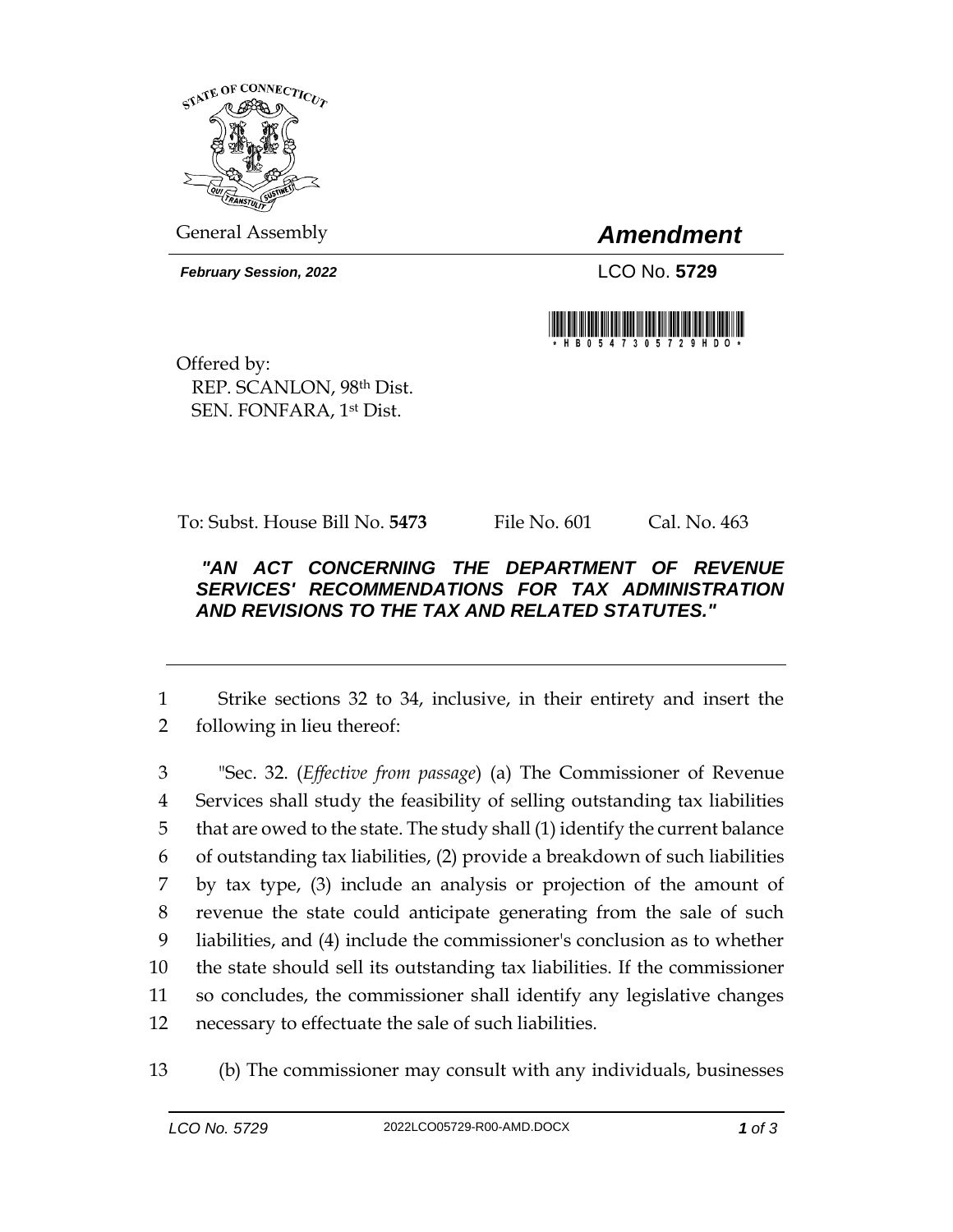and state agencies the commissioner deems necessary or appropriate to accomplish the purposes of the study and may enter into a contract with any public or private entity for the purposes of preparing the report required under subsection (c) of this section.

 (c) Not later than January 1, 2023, the commissioner shall submit a report, in accordance with the provisions of section 11-4a of the general statutes, on the commissioner's findings and recommendations to the joint standing committee of the General Assembly having cognizance of matters relating to finance, revenue and bonding.

 Sec. 33. Section 12-35c of the general statutes is repealed and the following is substituted in lieu thereof (*Effective from passage*):

 (a) At the request of the Commissioner of Revenue Services, the Attorney General may bring suit in the name of this state in the 27 appropriate court of any other state or the District of Columbia to collect any tax legally due this state; and any political subdivision of this state or the appropriate officer thereof, acting in its behalf, may bring suit in the appropriate court of any other state or the District of Columbia to collect any tax legally due **[**to**]** such political subdivision.

 (b) The courts shall recognize and enforce liabilities for taxes similar to the taxes imposed by this state and lawfully imposed by any other state, the District of Columbia or any political subdivision **[**thereof**]** of 35 such state or district, which extends a like comity to this state, and the 36 duly authorized officer of any other state, the District of Columbia or any political subdivision **[**thereof**]** of such state or district, may sue for the collection of such taxes in the courts of this state. A certificate by the Secretary of the State of such other state or the Secretary of the District 40 of Columbia, as applicable, that the officer suing for the collection of such a tax is duly authorized to collect the same shall be conclusive proof of such authority. A certificate by the Commissioner of Revenue 43 Services that the tax of such other state, the District of Columbia or  $a$  political subdivision **[**thereof**]** of such state or district is similar to a tax imposed by this state shall be prima facie evidence of such similarity.